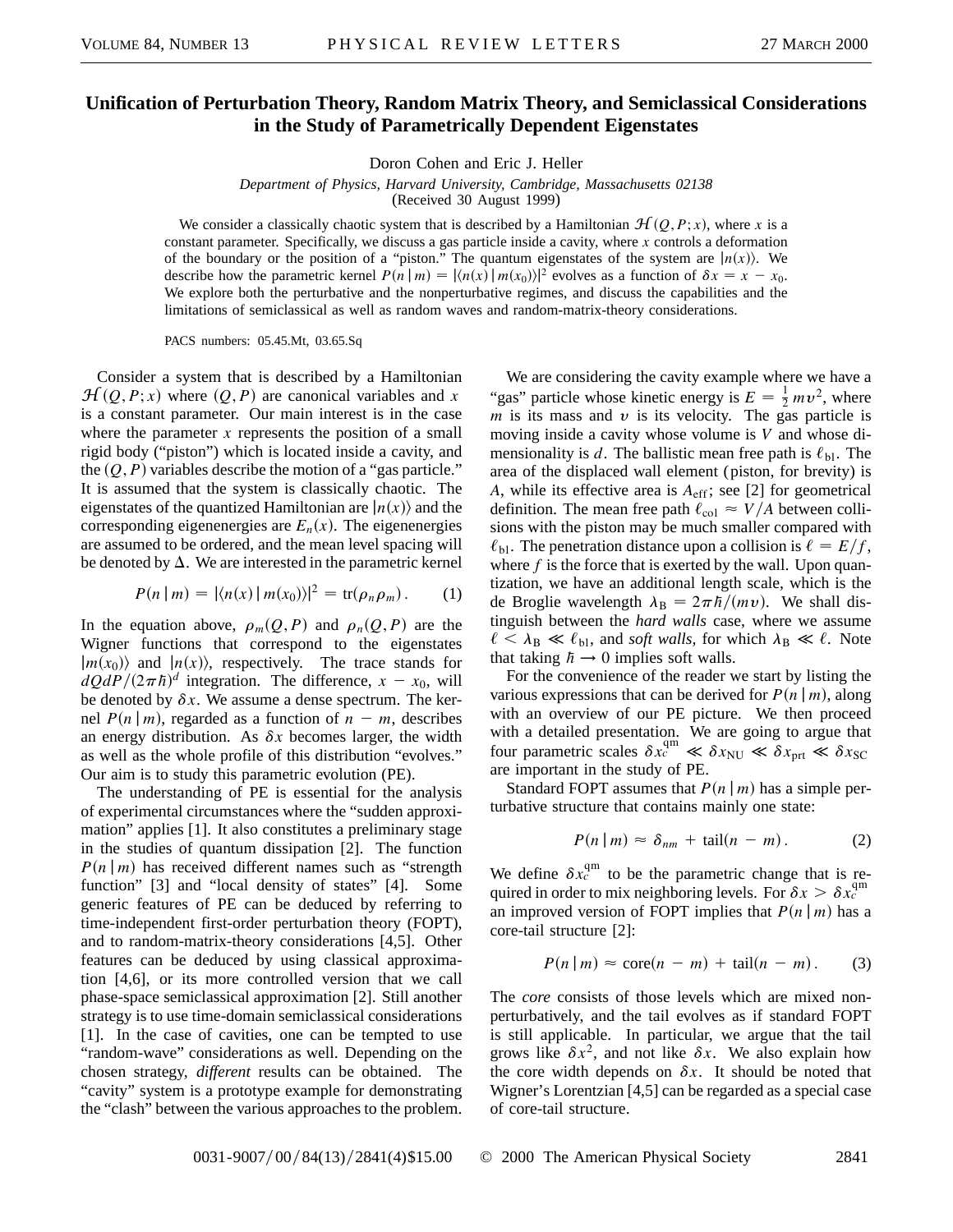Another strategy is to use *semiclassical considerations*. The simplest idea is to look at the definition (1) and to argue that  $\rho_n(Q, P)$  and  $\rho_m(Q, P)$  can be approximated by microcanonical distributions. This is equivalent to the classical approximation that has been tested in [6]. If we try to apply this approximation to the cavity example we should be aware of a certain complication that is illustrated in Fig. 1. One obtains

$$
P(n \mid m) = \left(1 - \frac{\tau_{\text{cl}}}{\tau_{\text{col}}}\right) \delta(n - m) + S\left(\frac{E_n - E_m}{\delta E_{\text{cl}}}\right). \tag{4}
$$

A detailed explanation of this expression is given in a later paragraph. A more careful semiclassical procedure is to take the width of the Wigner function into account. Namely, we can approximate  $\rho_n(Q, P)$  and  $\rho_m(Q, P)$  by *smeared* microcanonical distributions. It can be used in order to get an idea concerning the quantum mechanical "interpretation" of the Dirac's delta function component in (4). The result is

$$
\delta(n - m) \mapsto \frac{1}{\pi} \frac{\delta E_{\rm SC}}{\delta E_{\rm SC}^2 + (E_n - E_m)^2} \tag{5}
$$

with  $\delta E_{SC} = \hbar / \tau_{bl}$ , where  $\tau_{bl} = \ell_{bl}/v$ . However, we argue that the latter procedure, which is equivalent to the assumption of having uncorrelated random waves, is an oversimplification. It is better to use the *time-domain semiclassical approach* which is based on the realization that  $P(n \mid m)$  is related to the so-called survival amplitude



FIG. 1. Phase-space illustration of the energy surface (represented by bold solid line) that supports the Wigner function of a given eigenstate  $|m(x_0)\rangle$ , and the energy surfaces (light solid lines) that support the Wigner functions of some of the eigenstates  $|n(x)\rangle$ . The left illustration refers to a hypothetical generic case, while the right illustration refers to the cavity example. The associated  $P(n | m)$  is plotted below each of the phase-space illustrations: The classical behavior is indicated by the black lines, and the quantum mechanical behavior is represented by the grey filling. It should be realized that detailed quantalclassical correspondence is assumed, which is guaranteed only if  $\delta x > \delta x_{SC}$ . In the quantum mechanical case, classical sharp cutoffs are being smeared ("tunneling" correction). In the cavity example the classical delta singularity is being smeared as well. In the latter case a naive phase-space picture cannot be used in order to determine the width of the smearing.

via a Fourier transform [1], leading to the identification  $\delta E_{\text{SC}} = \hbar / \tau_{\text{col}}$ , where  $\tau_{\text{col}} = \ell_{\text{col}} / \nu$ .

The important point to realize is that (4) with (5) is fundamentally different from either (2) or (3). The main purpose of this Letter is to give a clear idea of the route from the regime where perturbation theory applies to the nonperturbative regime and where semiclassical consideration becomes useful. We will explain that the width of the *core* in (2) defines a "window" through which we can view the "landscape" of the semiclassical analysis. As  $\delta x$ becomes larger, this window becomes wider, and eventually some of the semiclassical structure is exposed. This is marked by the nonuniversal parametric scale  $\delta x_{\text{NU}}$ . For  $\delta x$  much larger than  $\delta x_{\text{NU}}$ , the nonuniversal structure (5) of the core is exposed. Still, the perturbative tail of (3) may survive for relatively large values of  $\delta x$ . One wonders whether this tail survives for arbitrarily large  $\delta x$ . While the answer for the latter question may be positive for hard walls, it is definitely negative for soft walls, as well as for any other generic system. Assuming soft walls, one should realize that the perturbative tail of (3) occupies a finite bandwidth. It is well known [7] that having finite bandwidth is a generic feature of all quantized systems, provided  $\hbar$  is reasonably small. Therefore one should introduce an additional parametric scale  $\delta x_{\text{ort}}$ . For  $\delta x \gg$  $\delta x_{\text{ort}}$  the *core* spills over the bandwidth of the perturbative *tail*, and  $P(n|m)$  becomes purely nonperturbative. The nonperturbative  $P(n | m)$  does not necessarily correspond to the classical approximation (4). We introduce one more additional scale,  $\delta x_{SC}$ . For  $\delta x \gg \delta x_{SC}$ , detailed quantal-classical correspondence is guaranteed, and (4) with (5) becomes applicable.

Expression (2) is a straightforward result of standard time-independent FOPT, where

$$
tail(n - m) = \left| \left( \frac{\partial \mathcal{H}}{\partial x} \right)_{nm} \right|^2 \frac{\delta x^2}{(E_n - E_m)^2} . \tag{6}
$$

An estimate for the matrix elements  $(\partial \mathcal{H}/\partial x)_{nm}$  follows from simple considerations [2]. Upon substitution into (6) it leads to

$$
P(n \mid m) \approx \left(\frac{\delta x}{\delta x_c^{\text{qm}}}\right)^{\beta} \frac{1}{(n-m)^{2+\gamma}}
$$
  
for  $b(x) \ll |n-m| \ll b$  (7)

with  $\beta = 2$  and  $b(x) = 0$ . We have defined

$$
\delta x_c^{\rm qm} \approx \sqrt{\frac{\Gamma((d+3)/2)}{4\pi^{(d-1)/2}} \frac{1}{A_{\rm eff}} \lambda_{\rm B}^{d+1}}.
$$
 (8)

We shall refer to the dependence of  $|(\partial \mathcal{H}/\partial x)_{nm}|^2$  on  $n - m$  as the band profile. It is well known [7] that the band profile is related (via a Fourier transform) to a classical correlation function. If successive collisions with the piston are uncorrelated, then we have  $\gamma = 0$ . But in other typical circumstances [8] we may have  $0 < \gamma$ . The matrix  $(\partial \mathcal{H}/\partial x)_{nm}$  is not a banded matrix unless we assume soft (rather than hard) walls. In the latter case, the bandwidth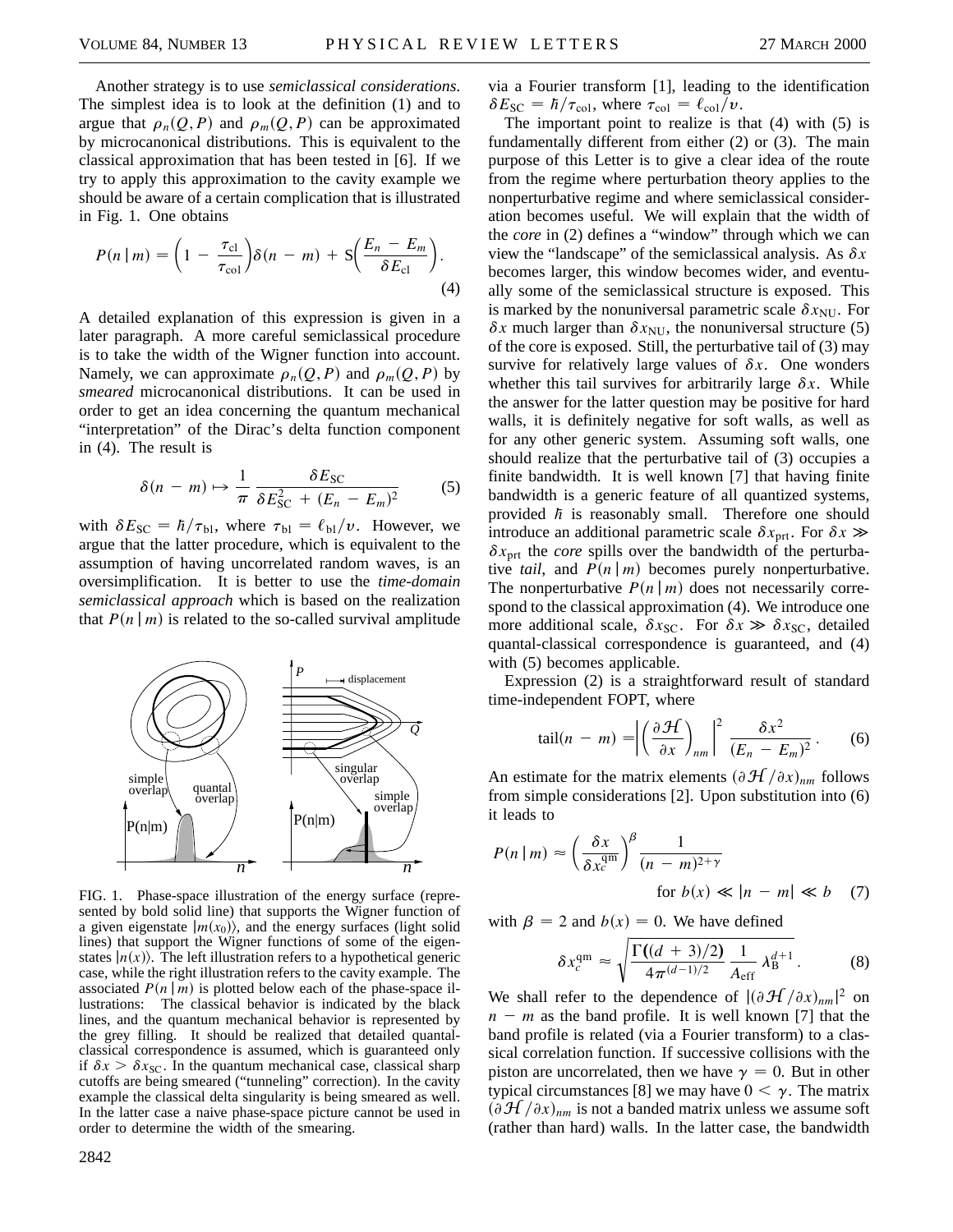$\Delta_b = (\hbar / \tau_{\text{cl}})$  is related to the collision time  $\tau_{\text{cl}} = \ell / \nu$ with the walls. Having hard walls ( $\ell < \lambda_B$ ) implies that  $\Delta_h$  becomes (formally) larger than *E*. The notion of bandwidth is meaningful only for soft walls ( $\ell \gg \lambda_B$ ). In dimensionless units the bandwidth is  $b = \Delta_b/\Delta$ .

The standard result (2) with (6) of FOPT is valid as long as  $\delta x \ll \delta x_c^{\text{qm}}$ . Once  $\delta x$  becomes of the order of  $\delta x_c^{\text{qm}}$ , we expect few levels to be mixed nonperturbatively. Consequently (for  $\delta x > \delta x_c^{\text{qm}}$ ), the standard version of FOPT breaks down. As  $\delta x$  becomes larger, more and more levels are being mixed nonperturbatively, and it is natural to distinguish between *core* and *tail* regions. The core width  $b(x)$  is conveniently defined as the participation ratio (PRR), namely  $b(x) = {\sum_{n} [P(n|m)]^{2}}^{-1}$ . The *tail* consists of all of the levels which become "occupied" due to first-order transitions from the *core*. It extends within the range  $b(x) < |n - m| < b$ . Most of the spreading probability is contained within the core region, which implies a natural extension of FOPT: The first step is to make a transformation to a new basis where transitions within the core are eliminated. The second step is to use FOPT (in the new basis) in order to analyze the core-to-tail transitions. Details of this procedure are discussed in [2], and the consequences have been tested numerically [8]. The most important (and nontrivial) consequence of this procedure is the observation that mixing on small scales does not affect the transitions on large scales. Therefore we have, in the tail region,  $P(n | m) \propto \delta x^2$  rather than  $P(n | m) \propto \delta x$ . The above considerations can be summarized by stating that (7) holds with  $\beta = 2$  well beyond the breakdown of the standard FOPT.

We turn now to the discussion of the nonperturbative structure of the core. The identification of  $b(x)$  with the inverse participation ratio is a practical procedure as long as we assume a simple energy spreading profile where the core is characterized by a *single* width scale. As long as this assumption (of having structureless core) is true we can go one step further and argue that

$$
b(x)|_{\text{PRR}} = 2\pi^2 \left(\frac{\delta x}{\delta x_c^{\text{qm}}}\right)^{2/(1+\gamma)}, \qquad |\gamma| < 1. \tag{9}
$$

The argument goes as follows: Assuming that there is only one relevant energy scale  $[b(x)]$ , it is implied by (7) that *P*(*n* | *m*) has the normalization  $(\delta x/\delta x_c^{\text{qm}})^2/[b(x)]^{1+\gamma}$ . This should be of order unity. Hence, Eq. (9) follows. The tail should go down fast enough  $(\gamma > -1)$  or our "improved" perturbation theory does not hold. Namely, for  $\gamma \leq -1$  the core width becomes cutoff dependent (via its definition as a PRR), and consequently it is not legitimate to neglect the "backreaction" for core-to-tail transitions. The tail should go down slow enough ( $\gamma < 1$ ) in order to guarantee that the core width is tail determined. Otherwise, if  $\gamma > 1$ , then the core width is expected to be determined by transitions between near-neighbor levels leading to a simple linear behavior  $b(x) = (\delta x / \delta x_c^{\text{qm}})$ .

Nonperturbative features of  $P(n | m)$  are associated with the structure of the *core*. In order to further analyze the

nonperturbative features of  $P(n | m)$ , we will apply semiclassical considerations. An eigenstate  $|n(x)\rangle$  can be represented by a Wigner function  $\rho_n(Q, P)$ . In the classical limit,  $\rho_n(Q, P)$  is supported by the energy surface  $\mathcal{H}(Q, P; x) = E_n.$  *En*. However, unlike microcanonical distribution, it is further characterized by a nontrivial transverse structure. One should distinguish between the "bulk" flat portions of the energy surface (where *Q* describes free motion), and the relatively narrow curved portions (where *Q* is within the wall field of force). In the curved portion of the energy surface (near the turning points), Wigner function has a transverse Airy structure whose "thickness" is characterized by the energy scale  $\Delta_{\rm SC} = \left[ (\hbar / \tau_{\rm cl})^2 E \right]^{1/3}$ . This latter expression is valid for soft walls ( $\lambda_B \ll \ell$ ). In the hard wall case ( $\ell < \lambda_B$ ) it goes to  $\Delta_{SC} \sim E$ . Unlike the curved portions, the bulk flat portions of the energy surface are characterized by  $\Delta_{\text{SC}} = (\hbar / \tau_{\text{bl}})$ . Now we consider *two* sets of eigenstates,  $|n(x)\rangle$  and  $|m(x_0)\rangle$ , which are represented by two sets of Wigner functions,  $\rho_n(Q, P)$  and  $\rho_m(Q, P)$ . The probability kernel (1) can be written as  $P(n | m) = tr(\rho_n \rho_m)$ . If  $\rho_n(Q, P)$  and  $\rho_m(Q, P)$  are approximated by microcanonical distributions, then  $P(n | m)$  is just the projection of the energy surface that corresponds to *m*, on the "new" energy surface that corresponds to *n*. This leads to the classical approximation, Eq. (4). In the classical limit, *n* and *m* become continuous variables, and Dirac's delta just reflects the observation that most of the energy surface (the bulk component) is *not* affected by changing the position of the classically small piston. The second term in (4) has the normalization  $(\tau_{\text{cl}}/\tau_{\text{col}})$ , and corresponds to the tiny component which is affected by the displacement of the piston. For  $\delta x < \ell$  it extends over an energy range  $\delta E_{\text{cl}} = f \delta x$ , where f is the force which is exerted on the particle by the wall. When  $\delta x$  becomes larger than  $\ell$  the energy spread becomes of order *E*.

In the quantum mechanical case, we should wonder whether (4) can be used as an approximation, and what is the proper interpretation of Dirac's delta function. It is relatively easy to specify a *sufficient* condition for the validity of the classical approximation. Namely, the transverse structure of Wigner function can be ignored if  $\Delta_{\rm SC} \ll |E_n - E_m| \ll \delta E_{\rm cl}$ . For *hard* walls  $\Delta_{\rm SC} \sim E$ , and therefore the classical approximation becomes inapplicable. For *soft* walls, the necessary condition  $\Delta_{SC} \ll \delta E_{cl}$  is satisfied provided  $\delta x$  is large enough. Namely,  $\delta x \gg \delta x_{\text{SC}}$ , with  $\delta x_{\text{SC}} = (\ell \lambda_{\text{B}}^2)^{1/3}$ .

We want to go beyond the classical approximation, and to understand how the classical Dirac delta function in (4) manifests itself in the quantum mechanical case. Thus we are interested in the singular overlap of the bulk components (see Fig. 1), and the relevant  $\Delta_{SC}$  for the current discussion is  $\hbar/\tau_{\text{bl}}$ . The most naive guess is that the contribution due to the overlap of bulk components becomes nonzero once  $|E_n - E_m| < \Delta_{SC}$ . Equivalently, one may invoke a random-wave assumption: One may have the idea that  $|n(x)\rangle$  and  $|m(x_0)\rangle$  can be treated as